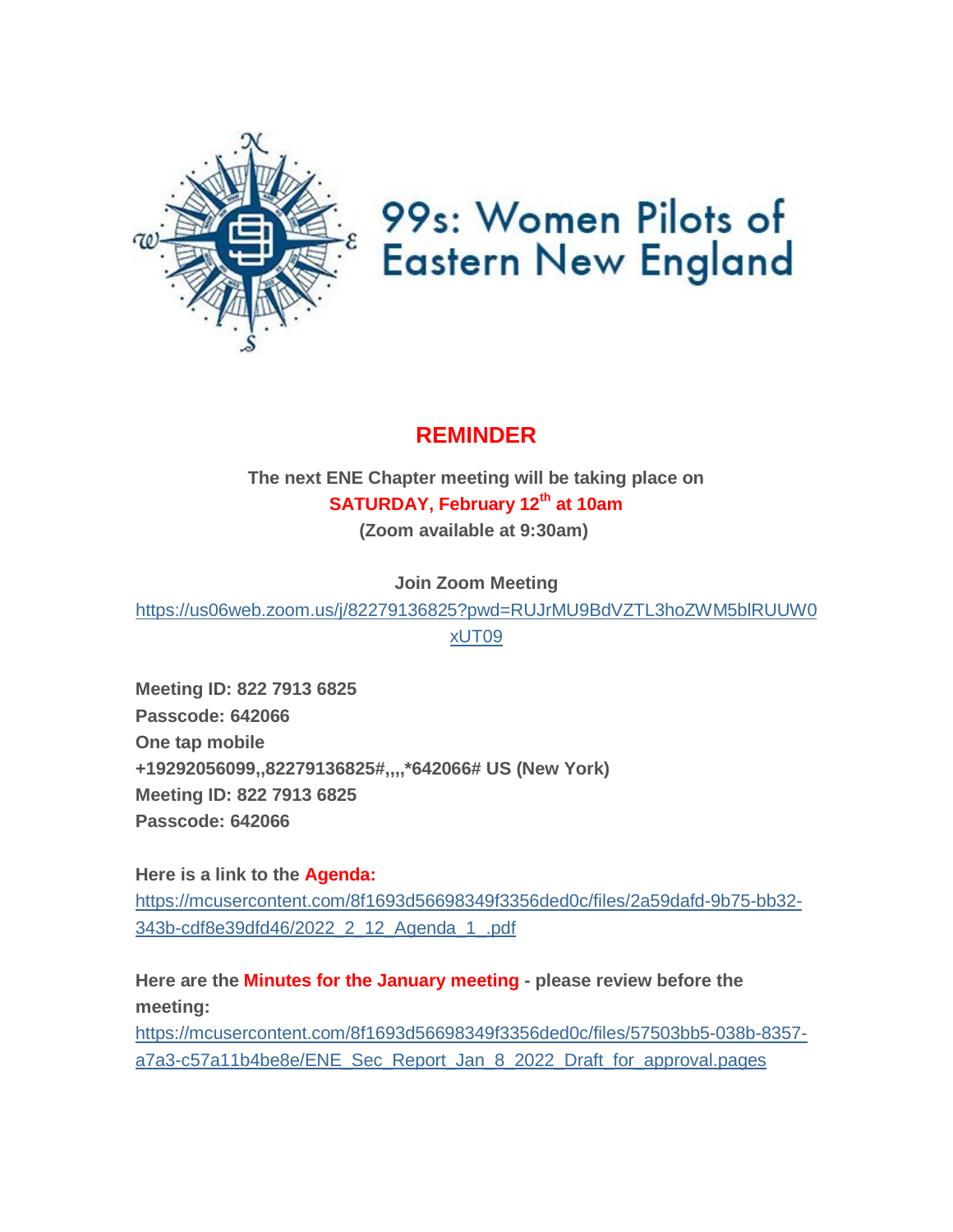**Additions to the Agenda: Donations to St Jude Hospital and Sisters of the Sky details below.**

#### **Proposed Donation: St. Jude Children's Research Hospital**

**Jessie Zuberek is requesting that the Chapter donate \$50 to St. Jude Children's Research Hospital in memory of Renee Rousseau, the sister of member Jaime Rousseau Cimabue, who recently passed away after a sudden illness.**

**Our thoughts and prayers go out to Jaime and her family..**

#### **Congratulations, Galina!**

**Galina Vesnina welcomed her baby boy on February 8, 2022. All are healthy: Radimir weighed in at on 2/8/22, 8lbs 12 oz. and 22.5 inches!!**

**Save the Date! Saturday March 12th**

#### **Proposed Donation: Sisters of the Skies**

**Sisters of the Skies is a nationally recognized organization focused on increasing the number of black female pilots in professional flight decks in both military and commercial aviation. In honor of Black History Month, a motion is being brought forward at our next meeting by Beth Young to donate to the Sisters of the Skies Gala Scholarship Fund. Women of color are exponentially underrepresented in the aviation industry. When this organization was forming, the number of "sisters" or black female pilots in 2016 was dismal with a total of 15 at United and 5 in the US Coast Guard. See the press kit or link to the organization below for more information about them. Their annual fundraiser gala is coming up 2/26/22.**

<https://sistersoftheskies.org/>

[https://sistersoftheskies.org/wp](https://sistersoftheskies.org/wp-content/uploads/2021/11/SOS-Media-Press-Kit-Final.pdf)[content/uploads/2021/11/SOS-Media-](https://sistersoftheskies.org/wp-content/uploads/2021/11/SOS-Media-Press-Kit-Final.pdf)[Press-Kit-Final.pdf](https://sistersoftheskies.org/wp-content/uploads/2021/11/SOS-Media-Press-Kit-Final.pdf)